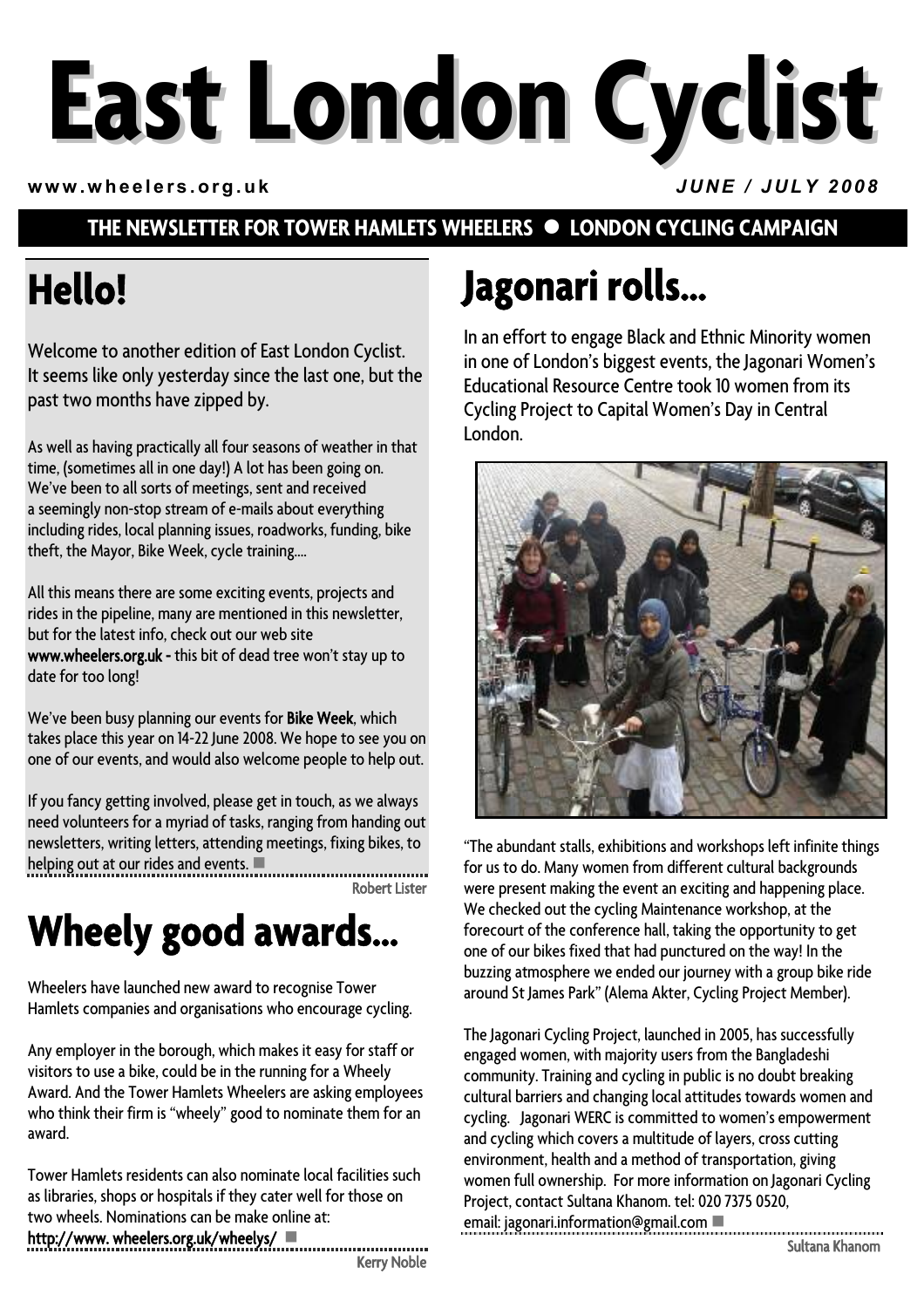## **The ting in the tale**

If you've ever spent time on the canal towpath you may have come across the 'Two Tings' campaign by British Waterways, who have encouraged cyclists to ring their bell to warn other users, particularly at bridges.

There's been a lively discussion on the Tower Hamlets Wheelers' email group about the matter, in particular what some perceive as the conflict between cyclists and runners. Many felt that, whilst runners may consider themselves pedestrians, they are more like cyclists in that they travel faster than pedestrians. They are more of a danger to walkers and others and can be frightening or intimidating them as a result.

Whilst many cyclists (obviously not all) are patient with pedestrians and runners, using their bell to say they're there etc., there was a body of opinion on the email group that runners are not respectful enough of other towpath users, either cyclists or those on foot.

"Difficulties often arise at bridges with the cyclist ringing their bell but the runner not announcing their presence with a shout or similar. Many runners wear headphones, which makes it more difficult to hear, and often a cyclist and a runner have to pass each other under a bridge because the runner hasn't heard.

There will never be a solution to this but we can try to find ways to make it better." - David T, Cyclist.

"I think the problem is a lack of politeness by a minority of all type of towpath users. And the lack of it is quite evenly spread amongst all users.

The rule that gives pedestrians the right of way works OK and that all cyclists should approach bridges at a pace where they are able and willing to stop if they have to. Then if a runner waves them by anyway, take it as a bonus.

It's not practical to try and make different rules for runners or make them announce their presence." - Patsy C, Runner

If you have any views or suggestions of how the situation might be improved? Join the e-group and have your say:

http://www.towerhamletswheelers.org.uk/egroup David Tuckwell

## **Liverpool St. Station**

This is our local gateway to the countryside and so has featured in several Wheelers' rides. As a bonus the trains were operated by the relatively cycle-friendly "Anglia Trains", who became "One Railway", who have now in turn become "National Express East Anglia" (each change of name of course being marked by a change in livery).

The new incumbent seems to have just become a little less cycle friendly. Previously, although bikes were banned on trains arriving at Liverpool Street during the am peak and on those departing during the pm peak, it was possible to travel "against the flow" we used this not too long ago on a Wheelers trip to Norwich on a Friday.

Alas it is no longer allowed. Bikes are now banned in both directions during the two peaks. I know this does not affect many people but it seems to be yet another subtle erosion of rail cycle carriage facilities in the UK. We have written to complain and to ask why the change has occurred, please do so too. It's easy enough to e-mail them at:

nxea.customerrelations@nationalexpress.com Caroline Fenton

## **Sam on board**

In March Sam Margolis was appointed as the new Travel Awareness Officer at London Borough of Tower Hamlets, responsible for promoting various forms sustainable transport within the Borough.

Sam attended the Wheelers' April and May meetings and laid out some plans for a Bike Festival to be held in the Mile End Arts Pavilion on Saturday 21st June 2008, and will be asking the Wheelers and other cycling organisations in the Borough for help and assistance in putting on the event. This will be a day of fun led rides, refreshments, bike try-outs, competitive cycling on a fixed dynamo, exhibitions and information about cycling plus lots more: see our Bike Week piece for more details.

As a keen cyclist Sam has explained his commitment to cycling in the Borough and we look forward to working with him on both Bike Week and other cycling matters.

If you would like to contact him directly please do so at sam.margolis@towerhamlets.gov.uk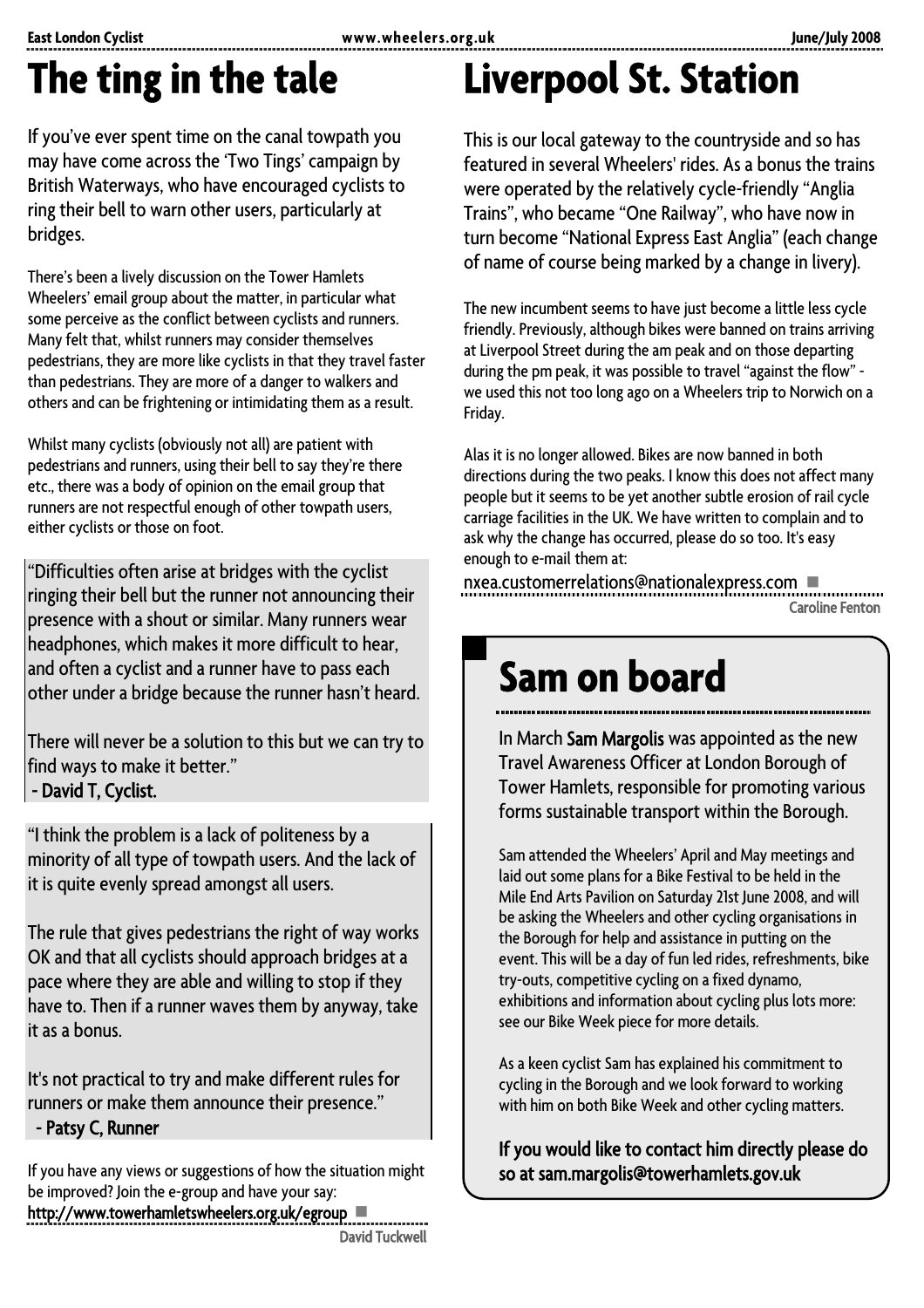## **Glamour 2008**

Well fashion fans, it's time to begin preparations for the world renowned Wheelers Glamour Ride 2008. Takes place this year on Thursday, 19<sup>th</sup> June.

Now an established part of The Season, Glamour lives on during Bike Week. Previously graced by the likes of Marilyn and Wonder Woman this year's event will no doubt attract more A-listers than ever before. If you don't want to be upstaged or left out see below for the What's Hot, What's Not Guide to Glamour…



#### What's hot

The Sun – not the tabloid obviously. No, the fat yellow thing that keeps us warm. It'd be great if someone can remember to bring it with them. Sunglasses – don't get 'papped' without them. Sparkly stuff – on you, on the bike. If it glitters it's Glamour Gold. NCIS – Abi! Abi! Abi! Black is always in. Wigs – for girls, for boys, for fun.

#### What's not

Boris Johnson – with that hair? Can I bar him? Padded shorts – practical? yes. Glamorous? No! Punctures – Barred. Definitely. Speed – of the velocity kind. Glamour is to be savoured not overtaken! Rain – Wet sequins. Enough Said. Overpriced 'designer' cycle wear – get down to the charity shop now. Recycle.

So there it is. Get a bike, get creative and join us for the best dressed, zero carbon, max glamour ride of the year. Green Bridge, Mile End Park. 19 June, 7PM!





Sunday 15<sup>th</sup> June - 10am-4pm FIRST-TIMERS LONGER RIDE Meet on top of the Green Bridge, Mile End Park. Test yourself over a longer distance. Easy pace but up to 50 miles with drop-out points along the way if you fancy a shorter distance. Always popular so give it a go! Contact: Steve 07870 365533

#### Tuesday 17<sup>th</sup> June - 7-9pm QUIRKY THINGS YOU PROBABLY DON'T NEED TO KNOW Meet on top of the Green Bridge, Mile End Park

Another edition of the ever-popular Wheelers' themed ride. A guided tour weaving around the borough and the City at a very easy and relaxed pace. Don't forget your lights. Contact: David 07790 387315

#### Wednesday 18<sup>th</sup> June - 7.30am-9.30am

## WHEELERS CYCLISTS' BREAKFAST Narrow Street at Ropemakers Fields (near The Grapes pub) E14

Traditional Bike Week event across London - stop by on your wayto work and enjoy some free breakfast. Meet with your fellow Tower Hamlets commuters & Wheelers members, councillors and council transport officer. Contact: Owen 07903 018970

#### Thursday 19<sup>th</sup> June - 7pm-late

## THE GLAMOUR RIDE Meet on top of the Green Bridge, Mile End Park

Dress according to your own definition of glamour; decorate either yourself or your bike or both. It's an easy fun ride, with a break for prize giving and a social at the end. Less than 10 miles. Don't forget your lights. Contact: Leigh 07957 164619

#### Saturday 21<sup>st</sup> June – 11am-5pm

## CYCLING FUN DAY – THE ART OF CYCLING Mile End Park Arts Pavilion

Cycling fun day organised by the Council. Lots going on, Try out bikes, BMX trick shows, displays from local bike shops, Dr Bike maintenance, guided rides, cycle challenges, refreshments, picnic area, cycle art displays, cycle fashion, cycle freebies and much more. Contact: Owen 07903 018970

## Sunday  $22^{nd}$  June – 2pm onwards

PICNIC **IN THE PARK**<br>Meet in Victoria Park (Royal Gate East, Grove Road, near Royal Inn on the Park pub.) End bike Week with a Social get-together. Contact: Owen 07903 018970

For the latest information on our Bike Week events, visit our web site: www.wheelers.org.uk/bikeweek/

Events in Bike Week supported by Tower Hamlets Council